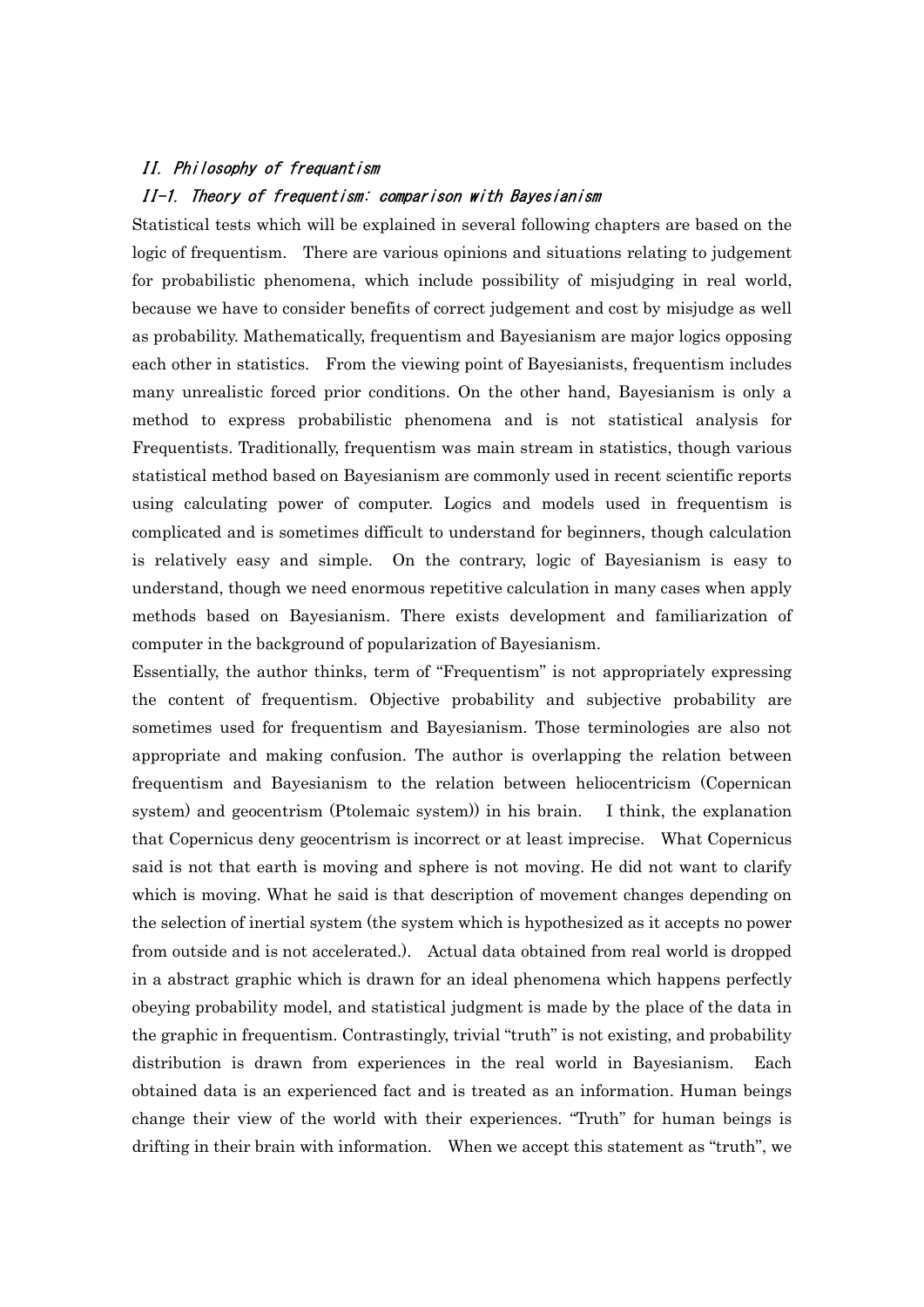should say that "truth" fluctuates stochastically. This is why the author overlaps the relation between frequentism and Bayesianism with the relation between heliocentricism and geocentrism. The author learned that Thomas Bayes (1702-1761) proposed Bayes' theorem and he was Presbyterian, though the author does not know who establish Bayesian theory. He is supposing that Bayes may consider that human being can come close to "truth" by honestly facing experiences, but cannot catch the "truth", because "truth" is always moving in the hand of God, and human being cannot be God. In Bayesianism, frequency distribution is drawn by random sampling of information as fluctuation of observed "truth". Some said that selection of frequentism or Bayesianism is problem in philosophy and they are mutually exclusive. He does not think so. Buda may say "Human being cannot understand the truth of the world. Do not stand fringe, that is biased viewing position. Use proper method as the situation demand". This is "upaya" and "PrajnaParamita". Fundamentalism cannot solve anything.

Fig. 1 and 2 show the ideas of probability distribution in frequetism and Bayesianism diagrammatically.



Fig 1. Testing of significance of difference in frequentism.

Heavy line is indicating probability distribution of expected mean by random sampling from "correctly estimated parental population". Mean and variance of parental population are estimated from data. Probability distribution is drawn assuming normal distribution of parental population. In the case showing in the figure, the average of sample population is different from the average of parent population in 5% risk rate, because observed mean drops rejection region less than 5%.